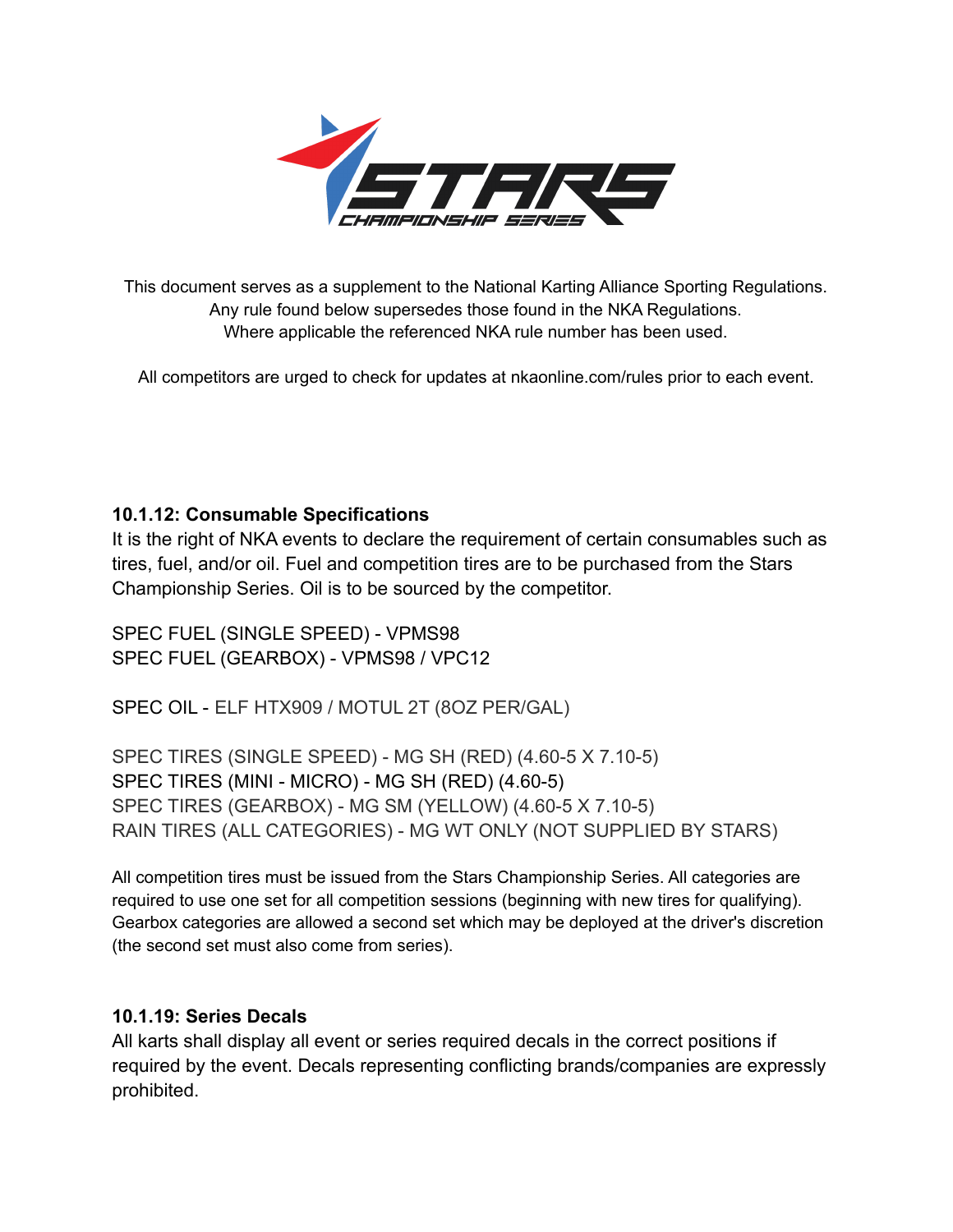#### **10.2: Competition License**

All competitors are required to have a current Stars Championship Series competition license to participate in any Stars event.

#### **10.3.3: Entry for an Event**

The Legal Entrant must enter a Stars event prior to going on course for any official session of the event. Entry to a Stars event does not guarantee the Legal Entrant any additional benefits, points, or awards, and may not be used in any protest or appeal. Entering an event implies that the rules and standards have been agreed to by the Legal Entrant. Any entrant must be registered for the event prior to the start of qualifying.

## **10.4.12: Technical Inspection Form**

At any Stars event, it is the responsibility of the entrant/ driver to maintain all facets of safety for their vehicle, and not the Stars, for all sessions related to the event. To ensure that the entrant/driver is aware of this responsibility Stars requires the use of the Safety Inspection Form. This form is to be filled out and signed by the entrant and handed in as they enter the grid prior to their qualifying session. The event officials may do spot checks during an event. It is acceptable for a Stars event to require a pre-tech inspection as opposed to the Technical Inspection Form, and is at the discretion of the event officials. All competition tires must be claimed on the technical inspection form and match the barcode numbers in the Stars tire scanning system.

#### **10.4.15: Technical Compliance**

For all Stars event sessions, drivers are required to meet all technical requirements as outline in the regulations (including safety tech standards, tire manufacturer and compound, registered kart numbers, engine compliance, etc). Note: Corresponding Evinco tires will be permitted for use in free practice only. Transponders are required by Free Practice 4. Failure to meet these requirements may result in removal from course.

#### **10.4.6.3: Suits**

Driving suits of one piece design made of abrasion resistant material are required. Nomex and similar materials are not permitted.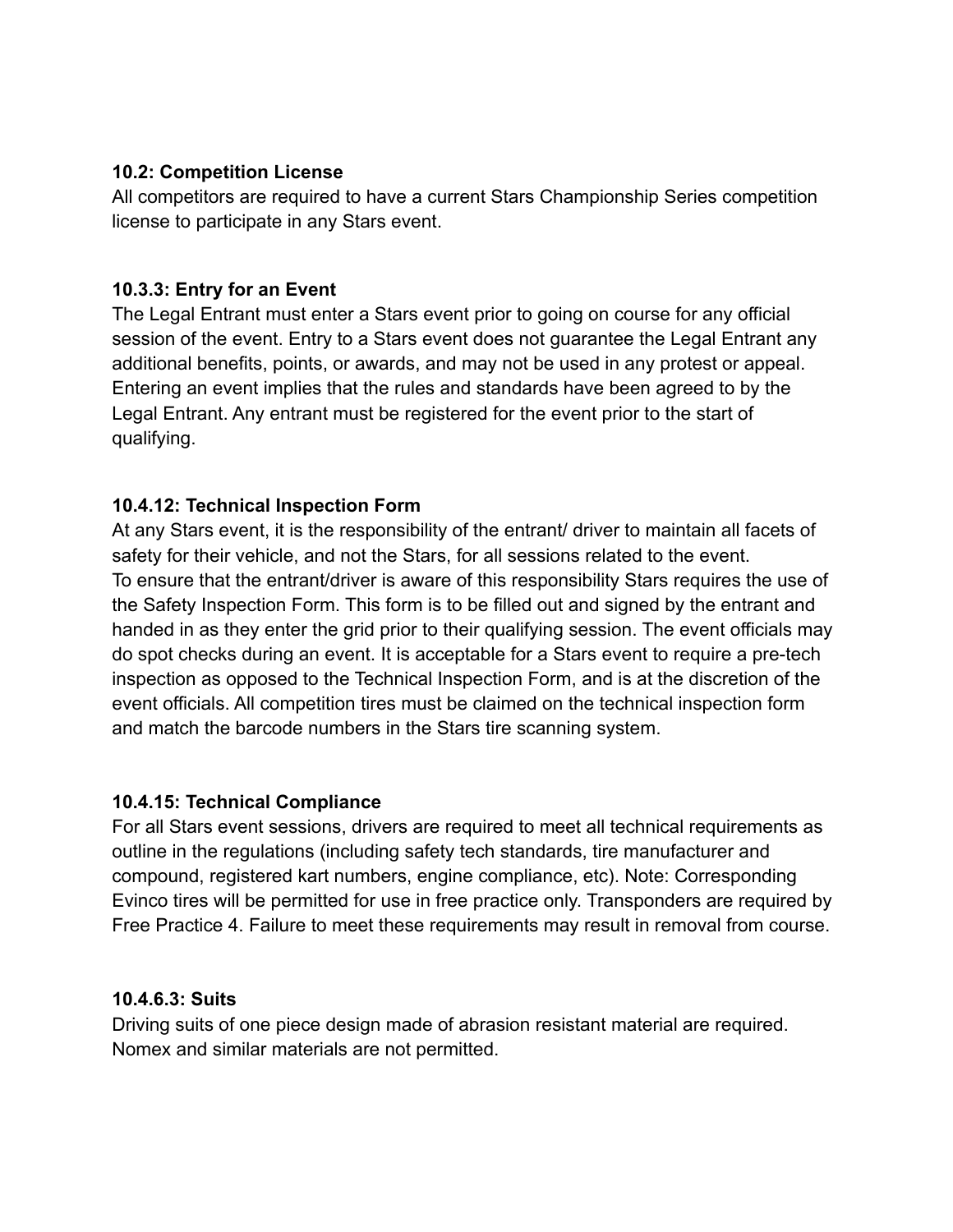#### **10.6.10: Restarting of Karts**

Restarting of a kart during green conditions is allowed, but is the sole responsibility of the driver. If an official is required to assist, the driver will be removed from the course immediately. If the driver is unable to restart, it is the sole responsibility of the driver to remove the kart from the course to a safe location. Failure to comply shall result in a penalty. Consideration will be given to drivers unable to remove the kart under their own power.

## **10.9.1: Event Format**

Each Stars event will have the following format; Official Practice, Qualifying, 2 Heat Rounds, Pre-final, and Final. Beginning with the 2022 season, all sessions will be determined by time and not laps. The exact duration of each session will be as follows.

Qualifying - 7min Heat - 8min + 2 laps Pre Final - 12min + 2 laps Final - 16min + 2 laps

Qualifying determines the starting position for both Heats. Heat points determine the starting position for Pre Final. Pre Final finishing position determines starting positions for Final.

At the point a category exceeds 40 entries, the category is to be split into A and B groups as determined by qualifying position (odd  $= A$ , even  $= B$ ). A and B will compete in their corresponding group for both Heat Races. Using accrued points, the top 30 drivers from the Heat Races will advance to the A Pre-Final, with all remaining drivers advancing to the B Pre-Final. Drivers who make the A Pre-Final are guaranteed starting positions in the Final. The top 10 finishing drivers in Pre-Final group B will advance to the Final, being placed in order of finishing position at the rear of Pre-Final group A.

## **Race Drop**

The Stars Championship Series will count your three best point events to determine championship results out of the four events each season. Event points are determined by all points accrued during the course of an event (heats/pre final/final). An event with a disqualification for an illegal performance modification, use of unauthorized or false parts, or for unsportsmanlike conduct may not be used as a drop. An event with any other general disqualifications may be used as a drop event.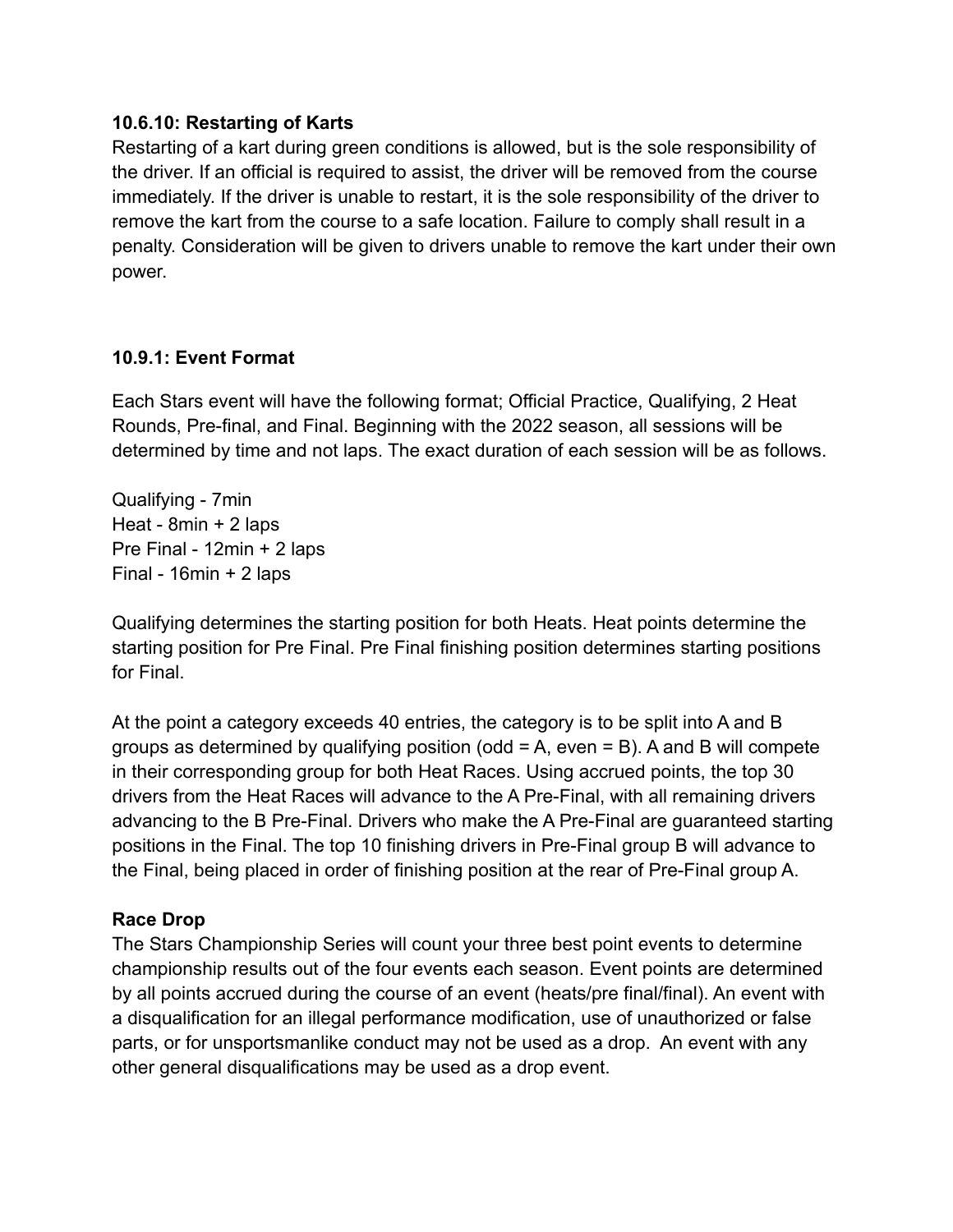# **10.9.1.1 Timing Procedures:**

For qualifying, the time clock will begin when the grid is released and the checkered will be thrown when the time clock reaches zero. For all other official sessions, the time clock will begin at the start of the race. When the time clock reaches zero (+- 5 seconds at the discretion of the head flagman) drivers will be shown two to go, followed by white, followed by checkered. In the event of a red flag, time will be paused until the track returns to yellow. Functions of time are not protestable.

# **10.9.3: Starting Procedures**

10.9.3.1: Formation Cone: Once a class has left the grid, they can proceed at a reasonable speed until they reach the Formation Cone, typically half-track distance. At the formation cone, it is the responsibility of the pole sitter to bring the field to pace speed and allow the field to properly line up. Applies to standing and rolling starts.

10.9.3.2: Commitment Cone: Once the pole sitter reaches the commitment cone, the field is now set. Drivers late leaving the grid, who are attempting to regain their starting position, at this point must halt and line up where they are. Applies to standing and rolling starts. Once leaders have reached the commitment cone the grid will close.

10.9.3.3: Tram Lanes: At all starts (with the exception of a standing start), all drivers are to stay fully within their tram lanes. Once the race has started, racing has begun and drivers can then move out of the tram lanes. If Tram Lines do not exist, then each lane is expected to be formed directly behind the pole and off pole karts, who will place their karts at 1⁄4 distance from the inside or outside of the edge of the course.

## 10.9.3.4: Rolling Start - Start Zone

Procedure: The pole sitter shall approach the start zone at a reasonable and maintained pace, roughly 20mph. The speed shall be constant until the pole sitter reaches the start zone which is defined by a set of cones spaced 40-60 feet apart. The pole sitter will start the race anywhere within this defined zone, and the starter will use a light or green flag to signify that the race has started once the leader has started the race. There is no waived start, except with unsafe conditions as determined by the Race Director and/or Head Flagman.

If the leader goes before the first set it shall be considered a jump start and is subject to infraction. If the pole sitter has not accelerated when they have reached the last set of cones the starter shall start the race and begin. No driver may lead the pole sitter out of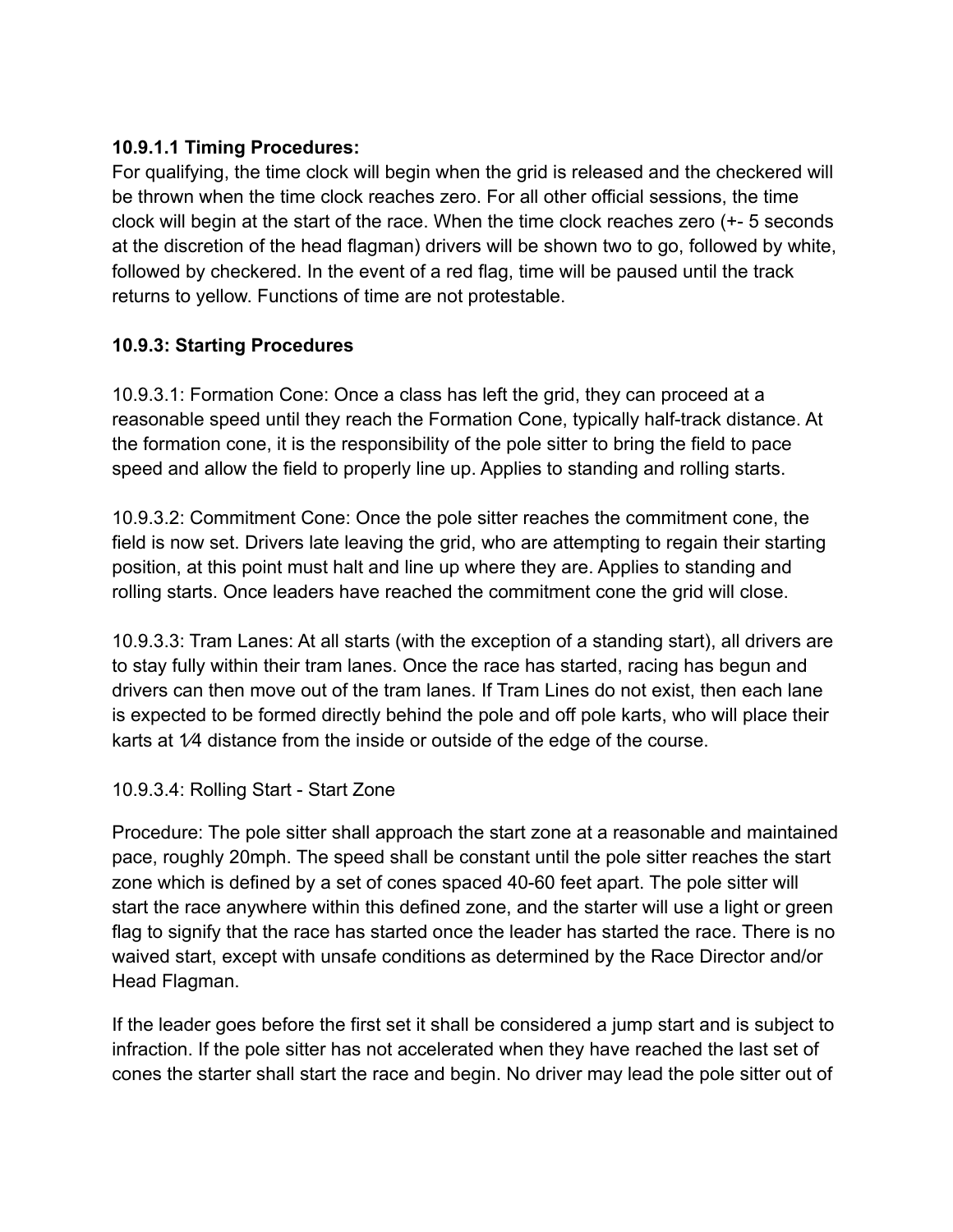the start zone. If it is deemed that a driver has led the polesitter out of the start zone and the race has started it shall be considered a jump start and shall be subject to infraction.

Light Procedure (primary): The red lights will be fully illuminated as the field approaches the Start Zone. When the pole sitter starts the race, the red lights will go out signifying to the field the race has started. If the start is aborted, the red lights will remain on and two orange lights will illuminate.

Flag Procedures (secondary): When the pole sitter starts the race, the head flagman will waive the green signifying to the field the race has started.

10.9.3.6: Standing Start: Drivers will arrive at the start area and pull into their grid position as indicated by an official. The driver is to stay on or behind the grid line. When the field is set, the official 'holding' the field will move off course, which indicates the start is imminent.

Light Procedure (primary): As the field approaches the starting grid, the lights will be off. When the field is properly set and the official 'holding' the field moves off course, four lights will illuminate in a sequential sequence. The race will start when the four lights go off. If the start is aborted, the red lights will remain on and two orange lights will illuminate.

Flag Procedure (secondary): When the field is set, the official 'holding' the field will move off course, which indicates the start is imminent. The flagman will raise their hand indicating roughly 5 seconds to green. At roughly 5 seconds, the starter will waive the flag and the race has begun.

10.9.3.5: Single File Restart The start zone is to be used as the standard for single file restarts with the field lined up in order, nose to tail. The lead kart will choose the inside or outside tram lane and will use the basic start zone procedure.

## **20.2.23: Push Back Bumpers (PBB)**

The Stars Championship Series requires use of push back bumpers for all single speed categories (with the exclusion of Briggs 206 Stars). PBB regulations can be found in detail in section **20.2.23** in the NKA Regulations.

# **Rain Regulations**

20.1.24.3: Rain tires shall be MG tires manufactured specifically for use in wet weather conditions. The number of sets of rain tires is not regulated, and they are not required to be new. It is not the responsibility of the series to have a ready supply of rain tires. Rain tire inventory is at the sole responsibility of the entrant.